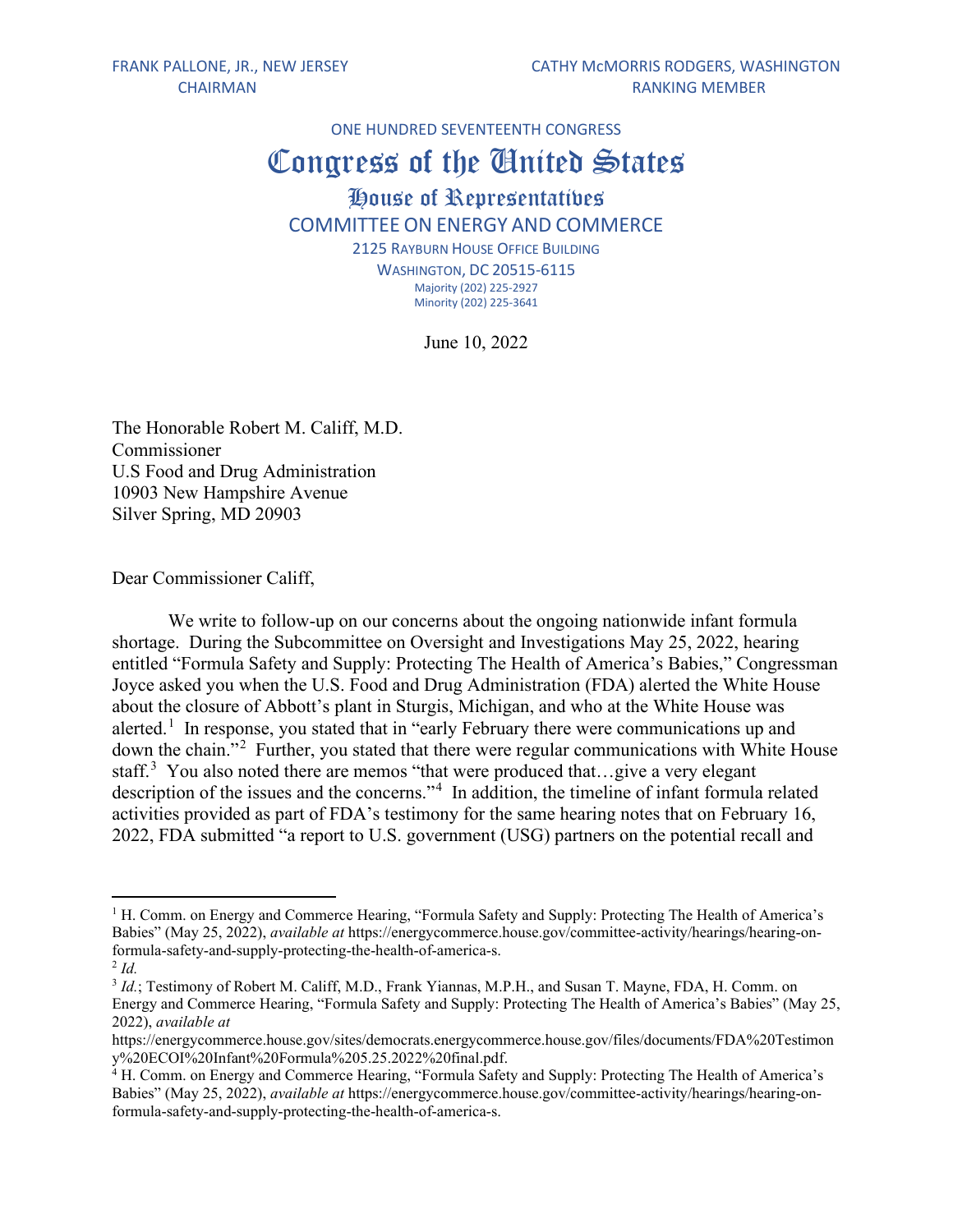## Letter to The Honorable Robert M. Califf Page 2

supply chain impacts given the significant market share held by Abbott Nutrition, as well as the Sturgis facility being a critical producer of specialty metabolic and amino acid formulas."<sup>[5](#page-1-0)</sup>

However, during a White House roundtable on June 1, 2022, hosted by administration officials and infant formula manufacturers, President Biden stated that he was not briefed about the infant formula shortage and how intense it was until April 2022. [6](#page-1-1) Furthermore, U.S. Department of Commerce Secretary Gina Raimondo recently stated that she "probably" did not learn about the infant formula crisis until April, and that she is not "involved in the administration's response."<sup>[7](#page-1-2)</sup> Thus, it is important to understand how and when the infant formula issues were communicated and described by the FDA to the White House and other USG partners. To assist in a more fulsome examination of the administration's response efforts, please produce the following to Committee staff by June 24, 2022:

- 1. A copy of each of the memos referenced in your May 25, 2022, oral testimony.
	- a. For each memo, please specify to whom the memo was produced and when the memo was produced to them.
- 2. A copy of the report referenced in FDA's written testimony for the May 25, 2022, hearing.
	- a. Please specify to whom this report was sent and when the report was sent to them.
- 3. Besides the aforementioned memos and report, was there any other communication between the FDA and the White House regarding infant formula in February 2022?
	- a. If so, please specify the nature of this communication, including the dates, types of communication (i.e., meetings, emails, phone calls, video calls, etc.), FDA and White House personnel involved, and topics discussed.

<span id="page-1-0"></span><sup>5</sup> Testimony of Robert M. Califf, M.D., Frank Yiannas, M.P.H., and Susan T. Mayne, FDA, H. Comm. on Energy and Commerce Hearing, "Formula Safety and Supply: Protecting The Health of America's Babies" (May 25, 2022), *available at* 

https://energycommerce.house.gov/sites/democrats.energycommerce.house.gov/files/documents/FDA%20Testimon y%20ECOI%20Infant%20Formula%205.25.2022%20final.pdf.

<span id="page-1-1"></span><sup>&</sup>lt;sup>6</sup> Remarks by President Biden During Virtual Meeting on Accelerating Infant Formula Production Through Operation Fly Formula, The White House (June 1, 2022), *available at* https://www.whitehouse.gov/briefingroom/speeches-remarks/2022/06/01/remarks-by-president-biden-during-virtual-meeting-on-accelerating-infantformula-production-through-operation-fly-formula/.

<span id="page-1-2"></span><sup>7</sup> Zach Schonfeld, *Commerce secretary says she 'probably' didn't learn of baby formula shortage until April*, THE HILL (June 5, 2022), *available at* https://thehill.com/news/sunday-talk-shows/3512328-commerce-secretary-saysshe-probably-didnt-learn-of-baby-formula-shortage-until-april/; Conn Carroll, *Who is in charge of Biden's baby formula response?*, WASHINGTON EXAMINER (June 5, 2022), *available at* 

https://www.washingtonexaminer.com/opinion/who-is-in-charge-of-bidens-baby-formula-response.